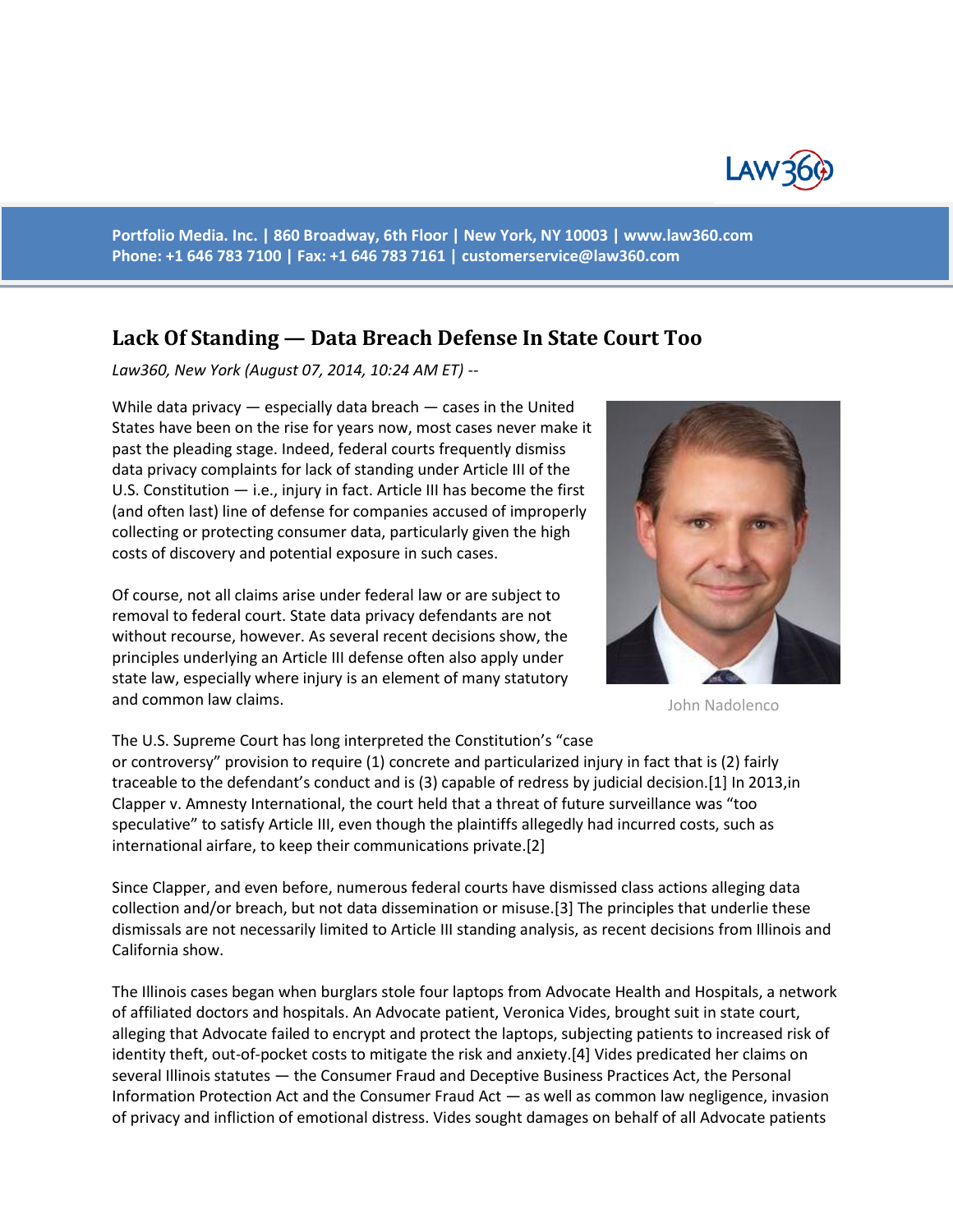treated prior to the theft.

The circuit court, citing Clapper and numerous federal cases, dismissed Vides' class action complaint with prejudice.[5] According to the court, the threat of identity theft depended on a "chain of attenuated and hypothetical events" including "whether [patient] data was actually taken after the removal, whether it was subsequently sold or otherwise transferred, whether anyone who obtained the data attempted to use it, and whether or not they succeeded."

To establish standing, the court concluded, the risk of identify theft need not be "literally certain," but must be "imminent" or "certainly impending." As in Clapper, costs incurred to offset such risks were insufficient; otherwise, plaintiffs could "manufacture standing merely by inflicting harm on themselves." A month after Vides, a second Illinois circuit court reached the same conclusion in Maglio v. Advocate Health & Hospitals Corp., dismissing another Advocate patient's class action with prejudice for failure to allege standing.[6]

Similarly, a Los Angeles judge recently dismissed claims that Ralphs Grocery Company disclosed to trusted business partners customer information obtained through its free rewards program. The California Court of Appeal affirmed, in an unpublished decision, holding that plaintiff Jacob Heller lacked standing to assert claims under California's Unfair Competition Law , which requires injury in fact.[7] Heller alleged that he would not have applied for the rewards card or shopped at Ralphs, had he known about the information sharing, and he sought disgorgement of profits on behalf of all Ralphs rewards members.

What was "notably missing" from Heller's complaint, however, was any economic injury resulting from his use of the rewards card. "The card was provided without cost," and there was no allegation "that any product purchased was not as represented." This failure was sufficient to defeat Heller's claims under the UCL and for breach of contract, fraud, intentional misrepresentation and negligence.

On the other hand, in Tabata v. Charleston Area Medical Center Inc., the West Virginia Supreme Court reversed a circuit court decision refusing to certify claims that a medical center inadvertently published patient information on the Internet.[8] The state supreme court "agreed with the circuit court that the risk of future identity theft alone does not constitute an injury in fact for the purpose of showing standing," but found that patients had a "concrete, particularized, and actual" interest "in having their medical information kept confidential," even though discovery revealed that the patient data had not yet been accessed on the internet.

Tabata is arguably best read as an outlier, distinguishable in that it allegedly involved actual — albeit accidental — dissemination of patient data by the defendant (as opposed to a data thief) and special state law duties imposed on doctors. Moreover, the Maglio court expressly addressed Tabata, and found that federal cases "more persuasively analyze" the standing issue.

Businesses should be aware of Tabata, nonetheless, particularly health care providers and companies operating in West Virginia. Ralphs and Advocate, meanwhile, reinforce the prevailing rule that increased risk of identity theft, without more, is often not enough to establish standing in state or federal court.

—By John Nadolenco and Evan Wooten, Mayer Brown LLP

*John Nadolenco is a partner and Evan Wooten is an associate in Mayer Brown's Los Angeles office.*